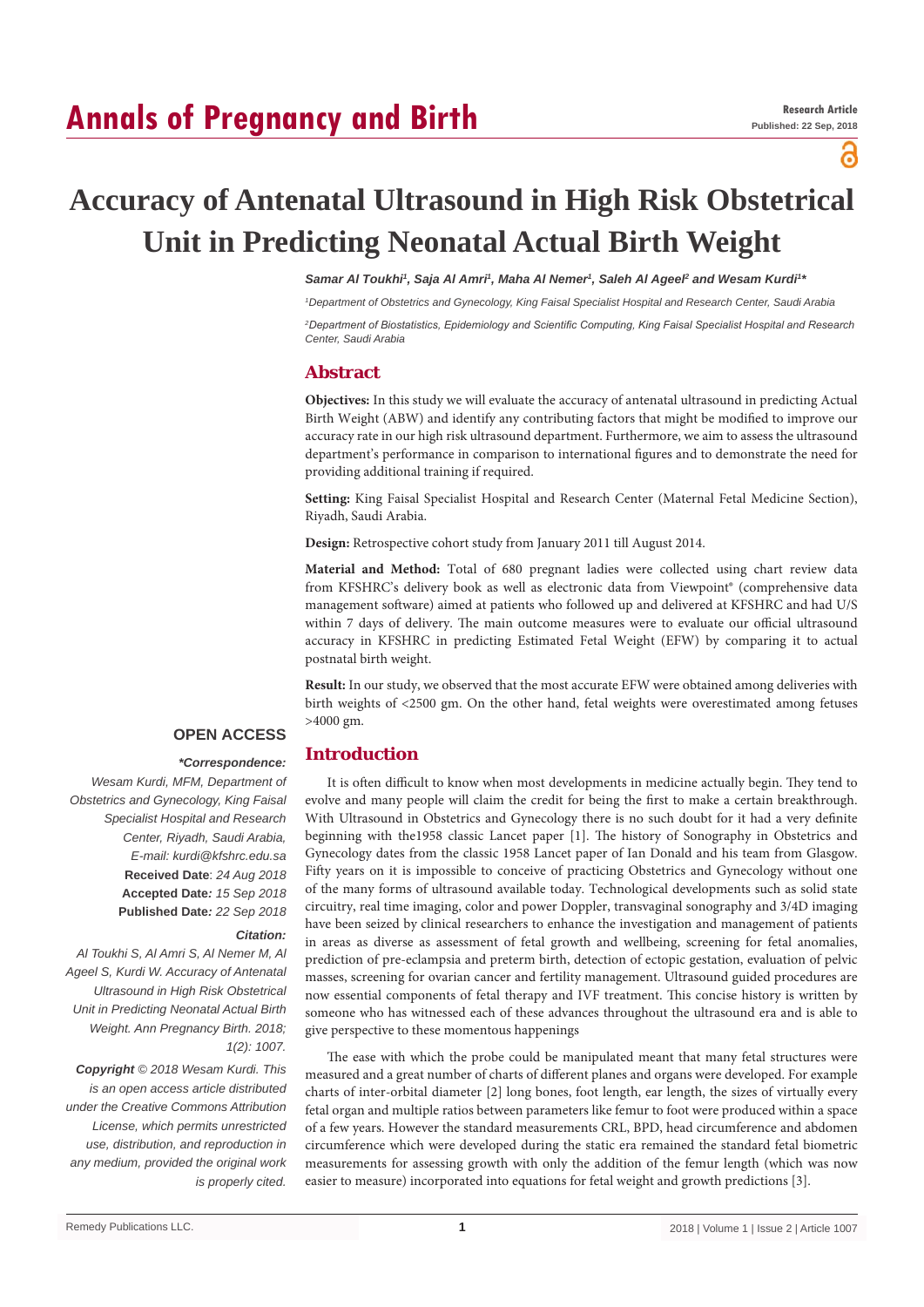

Many researchers have attempted to estimate fetal weight using single or combined ultrasound measurements of the fetus. Knowledge of expected birth weight is attractive to clinicians as it is an important variable affecting perinatal mortality [4].

Fetal weight estimation is thought to be helpful in predicting fetal survival and making decision in very high risk population and in managing the delivery of the large baby, where complications may occur [5].

Numerous methods for the sonographic prediction of fetal birth weight have been proposed over the past few decades. These methods incorporate either single or combinations of biometric parameters measured on ultrasound into mathematical equations. Several mathematical formulas can be used to calculate estimated fetal weight (EFW) [6]. Among them, Hadlock's formula [3] which includes measurements of Biparietal Diameter (BPD), Abdominal Circumference (AC) and Femur Length (FL) - has been shown to provide the best accuracy and is thus frequently used. More recently, fetal thigh soft-tissue thickness [7,8] and Thoracic diameter [9]. Measurements have also been used to calculate fetal weight. Birth weight is an important predictor of neonatal morbidity and mortality. There is no international consensus on the definition of macrosomia, but the most common definition is birth weight  $\geq 4000$  g, which occurs in 0.5 % to 15% of all pregnancies. Macrosomia is associated with an increased risk for a number of perinatal complications including prolonged labor, shoulder dystocia with brachial palsy, facial nerve palsy, fractures of the clavicle and humerus, perinatal mortality and asphyxia [10]. Low-birth-weight fetuses have higher rates of adverse perinatal outcomes. An accurate prediction of birth weight can be an extremely valuable tool in clinical decision-making regarding perinatal strategies, including elective caesarean delivery, [6] especially in extreme gestational age, i.e. near viability and postterm pregnancy. The main aim of antenatal care is the prevention of morbidity and mortality. Prevention requires intervention in those patients at risk. If identification of the risk group lacks sensitivity and specificity, any trial of intervention will be compromised [11]. Various clinical and technical factors may affect the accuracy of the EFW. These factors may or may not include maternal factors such as body mass index (BMI); pregnancy factors such as fetal sex, multiple pregnancy, and amniotic fluid volume, ethnicity and technical factors related to the experience and fatigue of the ultrasonographer [12] as well as technically advanced equipment. When EFW is calculated prior to delivery in order to help in decision- making, it can be compared to birth-weight reference charts and, in experienced hands, nearly 80% of EFWs are within 10% of the actual birth weight, with most of the remainder being within 20% of actual birth weight [13]. Many reviews and studies were conducted regarding the accuracy **Table 1:** Subject's Characteristics.

|                 | <b>Minimum</b> | <b>Maximum</b> | Mean | <b>Standard Deviation</b> |
|-----------------|----------------|----------------|------|---------------------------|
| Mother's age    | 16             | 48             | 31   | 5.7                       |
| Mother's height | 141            | 178            | 158  | 5.8                       |
| Mother's weight | 39             | 133            | 78.4 | 15.8                      |
| Mother's BMI    | 16             | 53             | 31.4 | 6                         |

of ultrasound in estimating fetal weight: Melissa et al. published a retrospective study in 2013 demonstrating less observers' source of error in a well trained ultrasound department. In addition to that, their study showed that absolute error in gm was significantly higher in males [6]. Another study by N.J. Dudley published a systematic review of the ultrasound estimation of fetal weight concluded that Population differences, maternal factors and variations in fetal composition are probably minor issues in the context of the current large random errors in EFW. Image quality is an issue that may be overcome, at least in part, by technological developments such as harmonic imaging [11] demonstrated the learning curve in estimating fetal weight; there were significant improvements in accuracy amongst residents in training up to 24 months, where the best performance was achieved [14].

#### **Materials and Methods**

Retrospective cohort study from January 2011 till August 2014. A total of 680 pregnant ladies were collected using chart review data from KFSHRC's delivery book as well as electronic data from Viewpoint® (comprehensive data management software) aimed at patients who followed up and delivered at KFSHRC and had ultrasound scan within 7 days of delivery.

#### **Main outcome measures**

To evaluate our official ultrasound accuracy in KFSHRC in predicting Estimated Fetal Weight (EFW) by comparing it to actual postnatal birth weight.

#### **Secondary outcome**

To identify any contributing factors that might be modified to improve our accuracy rate in our high risk ultrasound department. Furthermore, we aim to assess the ultrasound department's performance in comparison to international figures and to demonstrate the need for providing additional training if required.

#### **Exclusion criteria**

Chromosomal abnormal fetus, Presence of fetal abnormality, incomplete record, Neonate without immediate post-partum birth weight, inaccurate gestational age.

#### **Descriptive analysis**

The design of the study is a cross-sectional one and for which primary interest is on quantifying how accurately the Viewpoint ultrasound system can predict eventual birth weight. To that extent, the statistical analyses will be one of estimation-estimating the difference between the predicting birth weight and the actual together with 95% confidence intervals. The eventual parameter of interest is the population mean delta between the two birth weights (predicted and actual). A few other concomitant items of information will also be collected (e.g. operator, type of pregnancy, maternal co-morbidities, etc.) to investigate the extent to which these may be related to the level of accuracy of prediction.

In terms of sample size, it is know that since 2009 when the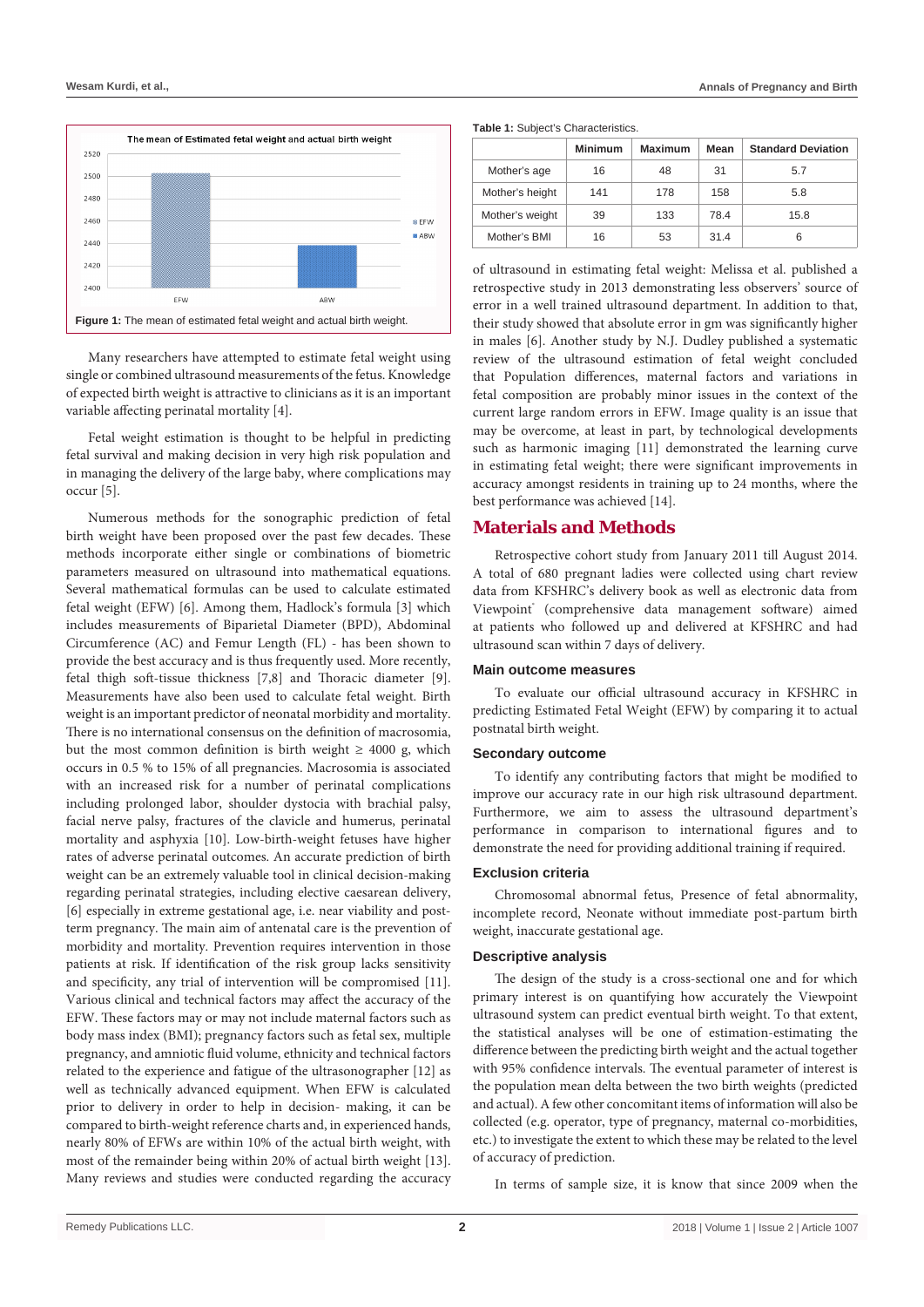| Table 2: The mean and standard deviation of the fetal estimated weight. |
|-------------------------------------------------------------------------|
|-------------------------------------------------------------------------|

| Type of<br>pregnancy | N               | Mean            |                 |                |                | <b>Standard</b><br><b>Deviation</b> | Gender<br>F=Female;<br>M=Male |  |  |  |  |  |  |  |                 |      |  |          |
|----------------------|-----------------|-----------------|-----------------|----------------|----------------|-------------------------------------|-------------------------------|--|--|--|--|--|--|--|-----------------|------|--|----------|
| Singleton            | 563             | 1 <sup>st</sup> | 2597.4          | 832.54         | 273 F<br>290 M |                                     |                               |  |  |  |  |  |  |  |                 |      |  |          |
|                      |                 | 1 <sup>st</sup> | 2008.2          | 455.57         | 84 F           |                                     |                               |  |  |  |  |  |  |  |                 |      |  |          |
| Twin (Di-Di)         | 2X 89           | 2 <sup>nd</sup> | 2059.39         | 599.3          | 94 M           |                                     |                               |  |  |  |  |  |  |  |                 |      |  |          |
|                      | 2X 15           | 1 <sup>st</sup> | 2000.2          | 386.13         | 21 F           |                                     |                               |  |  |  |  |  |  |  |                 |      |  |          |
| Twin (Mono-Di)       |                 | 2 <sup>nd</sup> | 1865.6          | 459.2          | 9 M            |                                     |                               |  |  |  |  |  |  |  |                 |      |  |          |
| Twin (Mono-          | 2X <sub>2</sub> | 1 <sup>st</sup> | 2117.5          | 144.96         | 2F             |                                     |                               |  |  |  |  |  |  |  |                 |      |  |          |
| Mono)                |                 |                 | 2 <sup>nd</sup> | 2032.5         | 413.65         | 2 M                                 |                               |  |  |  |  |  |  |  |                 |      |  |          |
|                      |                 | 1 <sup>st</sup> | 1689            | ä,             |                |                                     |                               |  |  |  |  |  |  |  |                 |      |  |          |
| <b>Triplet</b>       | 3X <sub>1</sub> |                 |                 |                |                |                                     |                               |  |  |  |  |  |  |  | 2 <sub>nd</sub> | 1576 |  | 2F<br>1M |
|                      |                 | 3 <sup>rd</sup> | 1775            | $\blacksquare$ |                |                                     |                               |  |  |  |  |  |  |  |                 |      |  |          |
| Total                | 778             |                 | 2502.96         | 812.33         | 382 F          |                                     |                               |  |  |  |  |  |  |  |                 |      |  |          |
|                      |                 |                 |                 |                | 396 M          |                                     |                               |  |  |  |  |  |  |  |                 |      |  |          |

| Table 3: The mean and standard deviation of the actual birth weight. |  |
|----------------------------------------------------------------------|--|
|----------------------------------------------------------------------|--|

|                   |           |      |                           | Gender      |       |
|-------------------|-----------|------|---------------------------|-------------|-------|
| Type of pregnancy | N<br>Mean |      | <b>Standard Deviation</b> | <b>Boys</b> | Girls |
| Singleton         | 563       | 2537 | 787.2                     |             |       |
| Twin (Di-Di)      | 89        | 1934 | 414.8                     |             |       |
| Twin (Mono-Di)    | 15        | 1900 | 341                       | 396         | 382   |
| Twin (Mono-Mono)  | 2         | 1925 | 275.8                     |             |       |
| Triplet           | 1         | 1010 | ٠                         |             |       |
| Total             | 670       | 2438 | 773.4                     |             | 778   |

Viewpoint device was acquired, over 7000 births have happened at KFSH & RC, and it is thought that several hundred of those will be relevant to this study. A level of precision for estimating (i.e. confidence intervals) the accuracy (to within 5% of birth weight) would require approximately 110 births. Many more than this will be included in the study and surpassing the minimal requirements.

Results of accuracy will be summarized as mean plus/minus standard error. Calculations of the confidence intervals will be done assuming normality (an assumption that will be tested with the data).

#### **Ethical considerations**

It is chart review (paper and electronic charts). To ensure confidentiality research data will be collected only by the authors, subjects names will not be collected, a study ID which will be used to identify subjects data will be collected on excel sheets and kept in file with PI. File will be encrypted. No consent is required from the patients as they all will have expected routine prenatal care during

**Table 4:** Frequency and percentage of the AFI.

pregnancy and delivery. No financial cost or compensation will be expected for this study.

#### **Statistical analysis**

The design of the study is a cross-sectional one and for which primary interest is on evaluating how accurately the Viewpoint ultrasound system can predict eventual birth weight. To that extent, Paried sample t-test was used to estimating the difference between the predicting birth weight and the actual birth weight for the whole group. Factorial repeated measures ANOVA test was conducted to determine whether there was an effect of the gestational age and fetal weight on the accuracy of estimating the fetal weight.

The eventual parameter of interest is the population mean delta between the two birth weights (predicted and actual). A few other concomitant items of information was collected (e.g. operator, type of pregnancy, maternal co-morbidities, etc.) Descriptive analysis was used to investigate the extent to which these may be related to the level of accuracy of prediction.

Results of accuracy will be summarized as mean plus/minus standard deviation (an assumption that will be tested with the data).

#### **Results**

Sixty hundred and seventy pregnant women were recruited in this study. The data were collected from the maternal fetal medicine department at King Faisal Specialist Hospital and Research Center in Riyadh, Saudi Arabia. Mean and standard deviation of their age, height, weight and body mass index (BMI) were 31 years (5.7), 158 (5.8), 78.4 (15.8) and 31.4 (6), respectively. Subjects' characteristics are summarized in (Table 1).

Five hundred and sixty three (84%) women had singleton pregnancy while 89 (13.3%) women had dichorionic-diamniotic (Di-Di) twin pregnancy, fifteen (2.2%) had monochorionic-diamniotic (Mono-Di) twin, two (0.3%) had monochorionic-monoamniotic (Mono-Mono) twin, and only one (0.1%) had triplet pregnancy. Fourteen (2.1%) women had hypertension and twenty-two (3.1%) had diabetes. The maximum gravida reported in all included women in this study was 16 and it was related to one woman only. Most included women (n=517) had five or less gravida. Three women had twelve parity and 626 (93.4%) women had five or less parity.

Seven sonographers estimated the fetal weight of 670 pregnant women using the ultrasound IU22 machine. Means and standard deviations of the estimated fetal weights for the singleton, twin (Di-Di), twin (Mono-Di), twin (Mono-Mono) and triplet were 2597 (832), 2008.2 (455.5), 2000.2 (386.1), 2117.5 (144.9) and 1689 (0) grams respectively (Table 2).

The weight of seven hundred and seventy eight (778) babies were measured at birth and the means and standard deviations of the singleton, Twin (Di-Di), Twin (Mono-Di), Twin (Mono-Mono) and Triplet were 2536.9 (787), 1933.5 (414), 1900 (341),

|                 | AF <sub>1</sub> |             |           | AF <sub>2</sub> | AF <sub>3</sub> |             |  |
|-----------------|-----------------|-------------|-----------|-----------------|-----------------|-------------|--|
|                 | Frequency       | Percent (%) | Frequency | Percent (%)     | Frequency       | Percent (%) |  |
| Normal          | 502             | 74.9        | 97        | 14.3            |                 | 0.1         |  |
| Oligohydramnios | 104             | 15.5        | C         | 0.3             | 0               | 0           |  |
| Polyhydramnios  | 56              | 8.4         | 6         | 0.9             | 0               | 0           |  |
| Anhdramnios     | 8               | 1.2         | C         | 0.3             | 0               | 0           |  |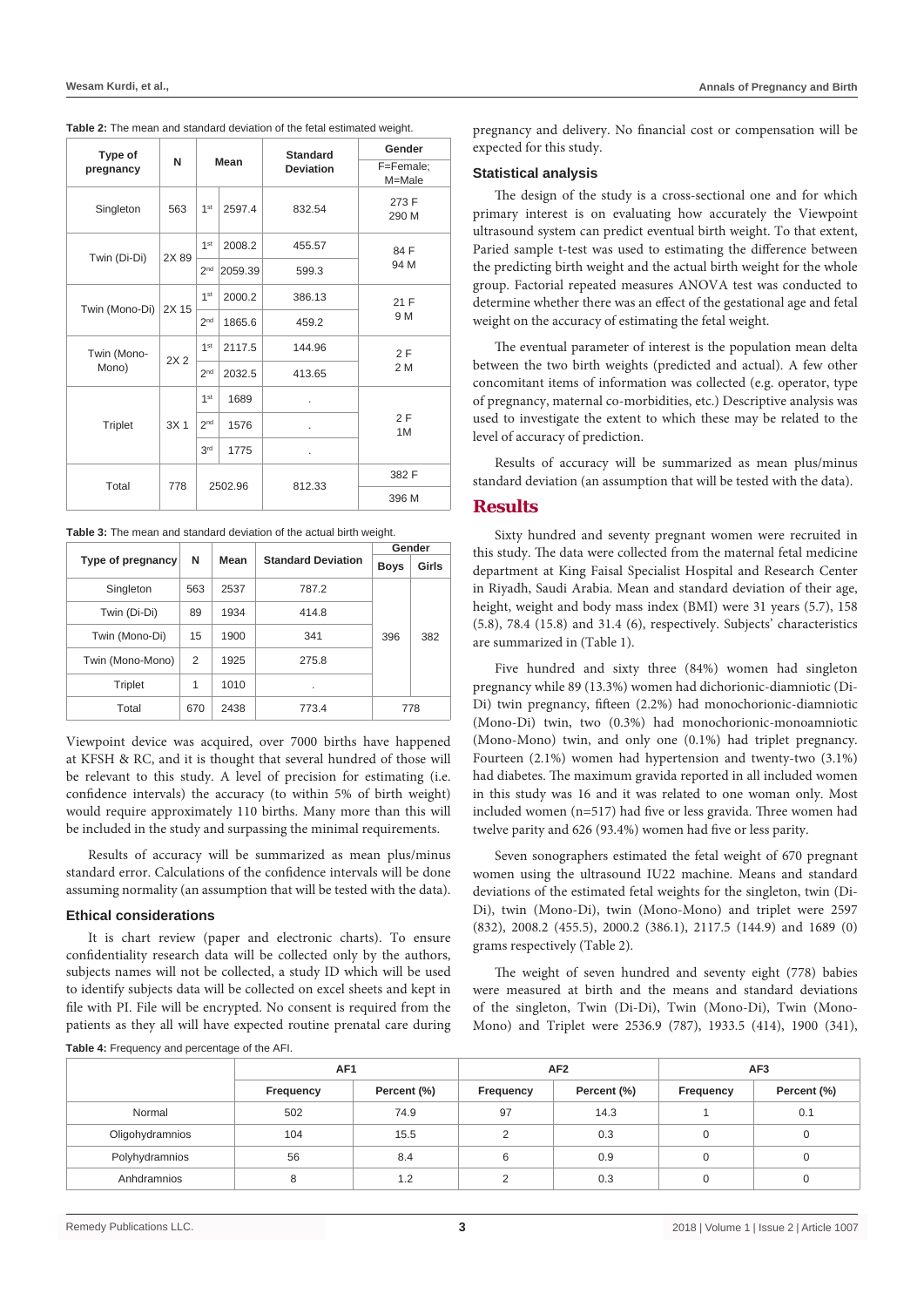**Table 5:** Frequency and percentage of fetuses' presentation.

|               | AF <sub>1</sub> |             |           | AF <sub>2</sub> | AF <sub>3</sub> |             |  |
|---------------|-----------------|-------------|-----------|-----------------|-----------------|-------------|--|
|               | Frequency       | Percent (%) | Frequency | Percent (%)     | Frequency       | Percent (%) |  |
| Cephalic      | 589             | 87.9        | 48        | 7.2             | 0               |             |  |
| <b>Breach</b> | 74              |             | 44        | 6.6             |                 | 0.1         |  |
| Transverse    |                 |             | 14        | 2.1             | 0               |             |  |

**Table 6:** Estimated fetal weight versus actual birth weight according to the gestational age.

| <b>Gestational age</b>   |            |                | Paired sample t-test |                       |      |         |       |
|--------------------------|------------|----------------|----------------------|-----------------------|------|---------|-------|
| N<br>categories          | <b>EFW</b> | <b>ABW</b>     | Mean difference (SD) | <b>Standard error</b> | df   | p-value |       |
| Group 1<br>(24-28 weeks) | 29         | 904.7 (279.5)  | 865 (238.3)          | 39.5 (94.2)           | 17.5 | 28      | 0.032 |
| Group 2<br>(28-32 weeks) | 82         | 1625.2 (231.6) | 1619 (441.4)         | $6.2$ (231.6)         | 25.5 | 81      | 0.809 |
| Group 3<br>(32-36 weeks) | 270        | 2265.5 (470.6) | 2218 (455)           | 47.5 (227.2)          | 13.8 | 269     | 0.001 |
| Group 4<br>(>36 weeks)   | 289        | 3134.2 (581)   | 3034.5 (541)         | 99.7 (260.8)          | 15.3 | 288     | 0     |

**Table 7:** Descriptive data and p-values for the estimated fetal weight and actual birth weight in according to the baby weight categories.

|                                |                               | Mean (SD)      |                 | Paired sample t-test |                       |     |             |
|--------------------------------|-------------------------------|----------------|-----------------|----------------------|-----------------------|-----|-------------|
|                                | N<br><b>Weight categories</b> |                | <b>ABW</b>      | Mean difference (SD) | <b>Standard error</b> | df  | p-value     |
| Group<br>$1<1000$ grams        | 21                            | 738.8 (142.3)  | 741.9 (156.6)   | 3.1(82.7)            | 18                    | 20  | 0.864       |
| Group 2<br>1001-1500 grams     | 52                            | 1285.2 (140.6) | 1303.4 (222.35) | 18.2 (174.8)         | 24.2                  | 51  | 0.457       |
| Group 3<br>$1501 - 2000$ grams | 102                           | 1746.1 (138)   | 1759.7 (243.2)  | 13.6 (196.2)         | 19.4                  | 101 | 0.487       |
| Group 4<br>2001-2500 grams     | 165                           | 2253.6 (143.1) | 2232.3 (277.8)  | 21.3 (230.2)         | 17.9                  | 164 | 0.235       |
| Group 5<br>2501-3000 grams     | 45                            | 2686.4 (133.7) | 2566.9 (245.2)  | 119.5 (221.8)        | 33                    | 44  | 0.001       |
| Group 6<br>3001-3500 grams     | 211                           | 3004.4 (267.3) | 2907 (317.5)    | 97.4 (234.3)         | 16.1                  | 210 | $\mathbf 0$ |
| Group 7<br>3501-4000 grams     | 46                            | 3741.7 (141.3) | 3605.9 (329.7)  | 135.8 (300)          | 44.3                  | 45  | 0.004       |
| Group 8<br>$>4000$ grams       | 28                            | 4204.9 (153.9) | 3848 (331.7)    | 356.5 (298.8)        | 56.5                  | 27  | $\mathbf 0$ |

1010 (0) respectively (Table 3). The average number of days between estimating the fetal weight by ultrasound and measuring the actual weight at birth was 3.3 days. The mean and standard deviation of the gestational age of all included women was 35.3 (3.2) weeks.

Six hundred fetuses were with normal AFI, 106 Oligohydramnios, 62 Polyhydramnios and 10 Anhydramnios (Table 4).

Sixty hundred and thirty seven fetuses presented in cephalic position, 119 in breech presentation, and 21 in transverse lie (Table 5).

#### **Estimated fetal weight versus actual birth weight**

Paired sample t-test was used to compare the estimated fetal weight to the actual birth weight and to determine if there were any changes. Since assumptions of normality and equality of variances do not apply to paired t-tests, data were not transformed. The paired sample t-test results showed that there is a statistically significant difference between the estimated fetal weight measured by sonographer and the actual birth weight measured at baby birth as p-value was less than 0.05 (P=0.000). Figure 1 illustrates the means of the estimated fetal weight and actual birth weight. Results indicate that the mean of the estimated fetal weight are significantly higher than that of actual birth weight. The mean difference between the estimated fetal weight and actual birth weight is 64.6 with standard deviation of 240.8.

# **Estimated fetal weight versus actual birth weight according to the gestational age**

The factorial repeated measures ANOVA test was used to measure the effect of the gestational age on the repeated measure of estimated and actual weight. The results of the analysis of the factorial repeated measures ANOVA: 2 (weight measurements) ×4 (groups of gestational age;  $1 \ge 24$ -28 weeks,  $2 > 28$ -32 weeks,  $3 > 32$ -36 weeks and 4 > 36 weeks), shown in table 6, implied that the main effect of the gestational age on estimating the fetal weight is significant ( $p=005$ ).

Considering that the interaction between the gestational age and fetal weight is significant, for the purpose of investigating the gestational age on each of the estimated and actual birth weight, paired sample t-test was used for each category of the gestational age. The results of the analysis showed a significant difference between the estimated fetal weight and actual weight if the gestational age between 24-28 weeks (group 1), 33 to 36 weeks (group 3) and more than 36 weeks (group 4) and the p-values were 0.032, 0.001 and 0.000 respectively (Table 6).

# **Estimated fetal weight versus actual birth weight according to the fetal weight categories**

The factorial repeated measures ANOVA test was used to measure the effect of the fetal weight on the repeated measure of estimated and actual weight. The results of the analysis of the factorial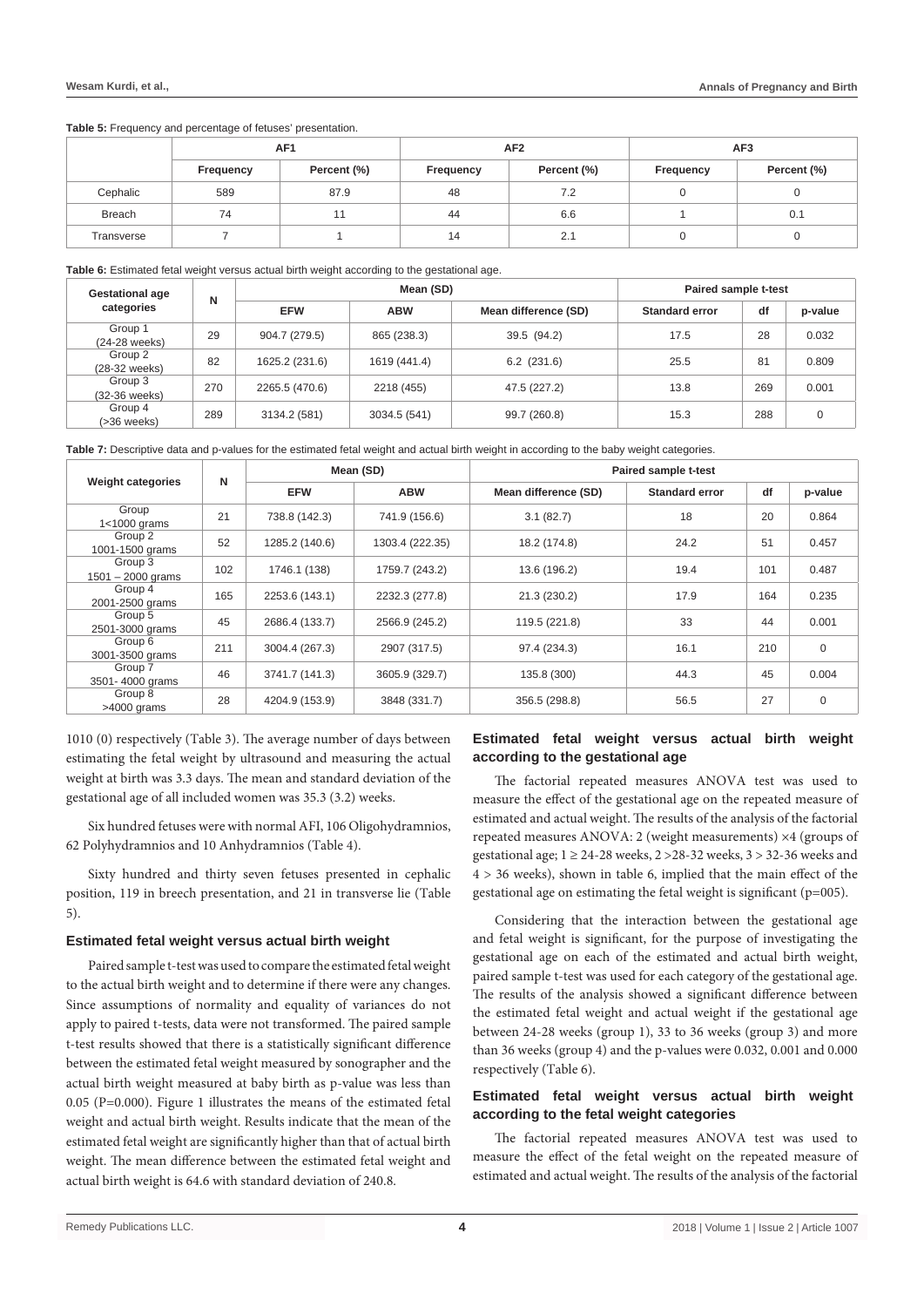**Table 8:** The number of cases each operator (sonographer) perform in the significant and non-significant group.

| <b>Operators</b> |           | Significant group n=330 | Non-significant group n=340 |                |  |
|------------------|-----------|-------------------------|-----------------------------|----------------|--|
|                  | Frequency | Percentage (%)          | Frequency                   | Percentage (%) |  |
| Operator 1       | 45        | 13.6                    | 44                          | 12.9           |  |
| Operator 2       | 41        | 12.4                    | 49                          | 14.4           |  |
| Operator 3       | 42        | 12.7                    | 31                          | 9.1            |  |
| Operator 4       | 59        | 17.9                    | 41                          | 12.1           |  |
| Operator 5       | 87        | 26.4                    | 108                         | 31.8           |  |
| Operator 6       | 5         | 1.5                     | 4                           | 1.2            |  |
| Other operator   | 51        | 15.5                    | 63                          | 18.5           |  |

|               |           | Significant group n=330 | Non-significant group n=340 |                |  |
|---------------|-----------|-------------------------|-----------------------------|----------------|--|
|               | Frequency | Percentage (%)          | Frequency                   | Percentage (%) |  |
| <b>Breach</b> | 16        | 4.8                     | 58                          | 171            |  |
| Cephalic      | 311       | 94.2                    | 278                         | 81.8           |  |
| Transverse    | 3         | 0.9                     | 4                           | 12             |  |

repeated measures ANOVA: 2 (weight measurements)  $\times$  8(groups of fetal weight; 1 <1000 grams, 2= 1001 grams to 1500 grams, 3=1501 grams – 2000 grams, 4= 2001 grams – 2500 grams, 5 = 2501grams – 3000 grams, 6= 3001grams –3500 grams, 7=3501 grams – 4000 grams and 8 more than 4000 grams ), are shown in Table 7, implied that the main effect of the fetal weight on estimating the fetal weight using the ultrasound compared to the actual weigh at birth is significant (p=0036).

Considering that the interaction between the baby weight on estimating the weight of the fetus is significant, and for the purpose of investigating the effect of each fetal weights' category on the accuracy of estimating the fetal weight by compare it to the actual birth weight, paired sample t-test was used. The results of the analysis showed a significant difference between the estimated fetal weight and actual weight if the baby weight was higher than 2500 grams. More details and p-values reported in (Table 7).

For the purpose of investigating the effect of the period between the ultrasound being taken and the birth date and the AFI, sonographers and fetal presentation on estimating the fetal weight, a descriptive analysis was used for those babies whom their weights were more than 2500 grams as they showed a significant difference between the estimated weight and actual birth weight and compare the result to the group of women whom showed no significant difference.

The mean and standard deviation of the period in days between the ultrasound and birth day in both groups were almost similar (significant group 3.5 days (2.2) and non-significant group 3.1 days (2.2)). This finding indicates that there is no effect of the period between the ultrasound and birthday on the accuracy of estimating the fetal weight. (Table 8) indicates that the number and percentage of cases reported by each operator in this study. Result shows that there is no different between the number each operator performed in each group. Though, no significant effect of the operator would be expected.

For the purpose of investigating the effect of fetal presentation on the accuracy of estimating the fetal weight, a descriptive analysis was used. Table 9 indicates that the fetal presentation observed in both groups were almost similar and there is no expected effect of fetal presentation on estimating the fetal weight.

For the purpose of investigating the effect of the AFI, on the accuracy of estimating the fetal weight, a descriptive analysis was used. Table 10 indicates that the AFI almost similar in both groups and there is no expected effect of AFI on the accuracy of estimating the fetal weight.

# **Discussion**

In our study we found that there is a statistically significant difference between the estimated fetal weight and the actual birth weight in 3 out of 4 groups. In the first group (group  $1 \ge 24$  weeks –28 weeks), the mean difference was 39.5 gm and SD 94.2 with P-value=0.032, with a range of error in EFW between 227.9 gms–148.9 gms at 95% CI. When this result is applied clinically it is unlikely to have a significant clinical effect. While in the other groups: group 3  $(GA > 32-36)$  and group 4  $(GA > 36$  weeks), the mean difference was 47.5 and 99.7 gm, SD (227.2), (260.8), P-value (0.001) and (0.000) respectively. This result gives a range of error between (501.9 – 406.9) with 95% CI in group 3, and (619.7-421.9) with 95% CI in group 4.

In experienced hands, nearly 80% of EFWs were within 10% of the ABW while most of the remaining EFWs were within 20% of the ABW. When EFW is calculated prior to delivery in order to assist in the decision making process, any statistically significant difference between the EFW and the ABW will have a negative influence on the decision. On the other hand, we observed that the most reliable EFW were obtained among delivery within the GA of >28-32 weeks with statistically non-significant p value (0.809).

Due to the presence of a statistically significant difference

**Table 10:** AFI on both significant and non-significant group.

|                 | Significant group n=330 |                | Non-significant group n=340 |                |
|-----------------|-------------------------|----------------|-----------------------------|----------------|
|                 | Frequency               | Percentage (%) | <b>Frequency</b>            | Percentage (%) |
| Anhdramnios     |                         | 0.3            |                             | 2.1            |
| Normal          | 248                     | 75.2           | 254                         | 74.7           |
| Oligohydramnios | 41                      | 12.4           | 63                          | 18.5           |
| Polyhydramnios  | 40                      | 12.1           | 16                          | 4.7            |